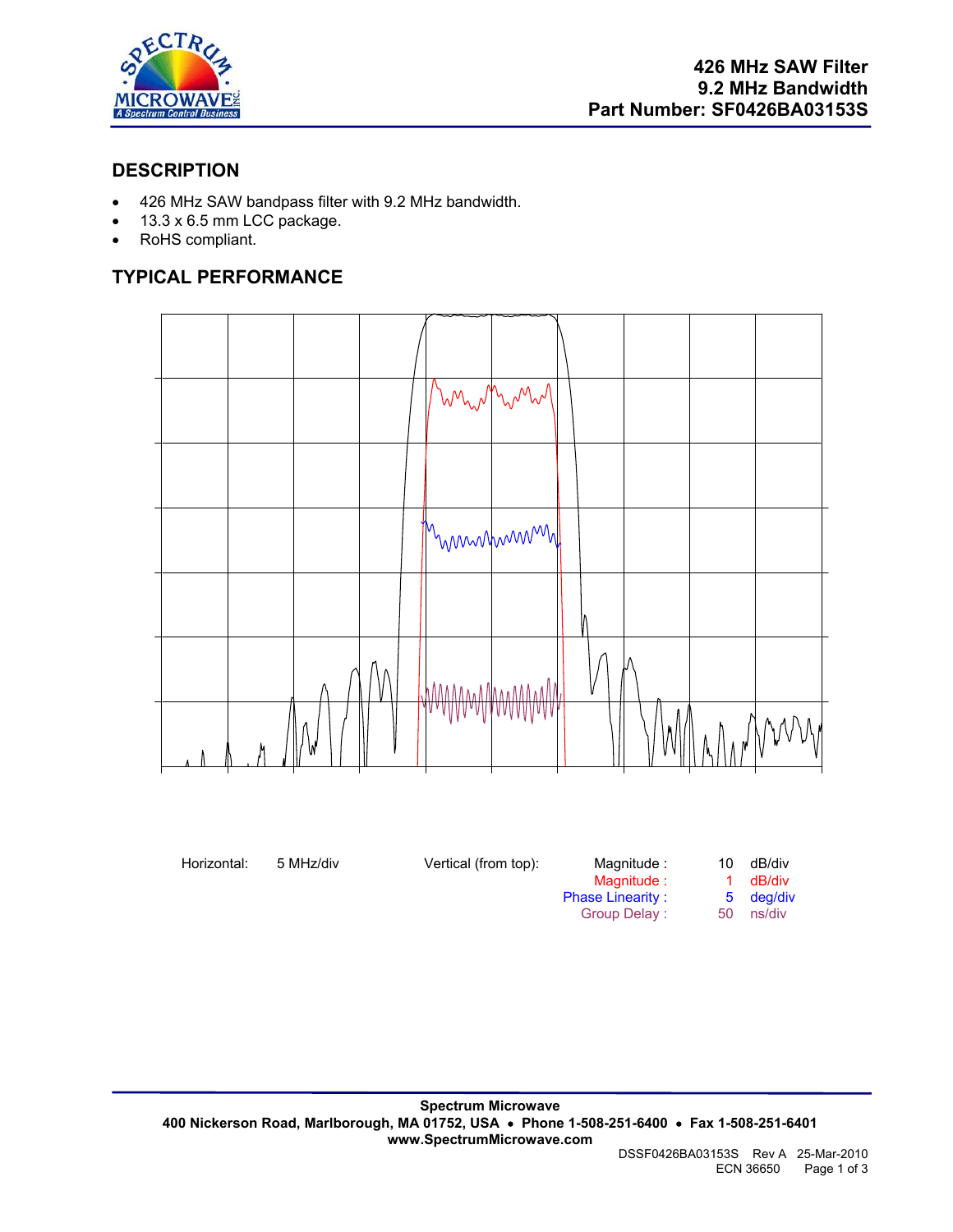

#### **SPECIFICATION**

| <b>Parameter</b>                                                              | <b>Min</b>               | <b>Typ</b> | <b>Max</b>               | <b>Units</b> |
|-------------------------------------------------------------------------------|--------------------------|------------|--------------------------|--------------|
| Center Frequency $F_c$ <sup>1</sup>                                           |                          | 426        |                          | <b>MHz</b>   |
| Insertion Loss <sup>2</sup>                                                   |                          | 21.3       | 22                       | dB           |
| Unit-to-unit Insertion Loss Variation (at room<br>temperature $25^{\circ}$ C) |                          | ±0.5       |                          | dB           |
| Variation of Insertion Loss over operating<br>temperature range               |                          | ±0.8       |                          | dB           |
| Lower 1 dB Bandedge                                                           |                          | 421.0      | 421.4                    | <b>MHz</b>   |
| Upper 1 dB Bandedge                                                           | 430.6                    | 431.0      |                          | <b>MHz</b>   |
| Lower 3 dB Bandedge                                                           |                          | 420.7      | 421.0                    | <b>MHz</b>   |
| Upper 3 dB Bandedge                                                           | 431.0                    | 431.3      |                          | <b>MHz</b>   |
| Lower 40 dB Bandedge                                                          | 418.8                    | 419.1      |                          | <b>MHz</b>   |
| Upper 40 dB Bandedge                                                          |                          | 432.7      | 433.2                    | <b>MHz</b>   |
| Amplitude Variation, 421.4 - 430.6 MHz                                        |                          | 0.6        | 1.0                      | dB p-p       |
| Phase Linearity, 421.4 - 430.6 MHz                                            | $\overline{\phantom{a}}$ | 2.2        | 6                        | deg p-p      |
| Group Delay Variation, 421.4 - 430.6 MHz                                      |                          | 33         | 100                      | ns p-p       |
| Maximum Group Delay Change Rate, 421.4 -<br>430.6 MHz                         |                          | 2.1        |                          | ns/10kHz     |
| <b>Absolute Delay</b>                                                         |                          | 0.985      |                          | μs           |
| <b>Triple Transit Suppression</b>                                             | 40                       | 43.5       | $\blacksquare$           | dBc          |
| Rejection, 100 - 411 MHz $3$                                                  | 50                       | 58         | $\overline{\phantom{0}}$ | dB           |
| Rejection, 441 - 500 MHz $^3$                                                 | 50                       | 55         |                          | dB           |
| Source/Load Impedance                                                         | 50                       |            |                          | ohms         |

Notes: 1. Average of the lower and upper 3 dB band edge frequencies

2. Mean level over 421.4 – 430.6 MHz at room temperature 25°C

3. All rejection levels are in dB relative to the insertion loss

### **MAXIMUM RATINGS**

| Parameter.                         |     | 1833 |        |
|------------------------------------|-----|------|--------|
| Storage Temperature Range          | -45 | 85   | $\sim$ |
| <b>Operating Temperature Range</b> |     |      |        |
| Input Power Level                  |     |      | dBm    |